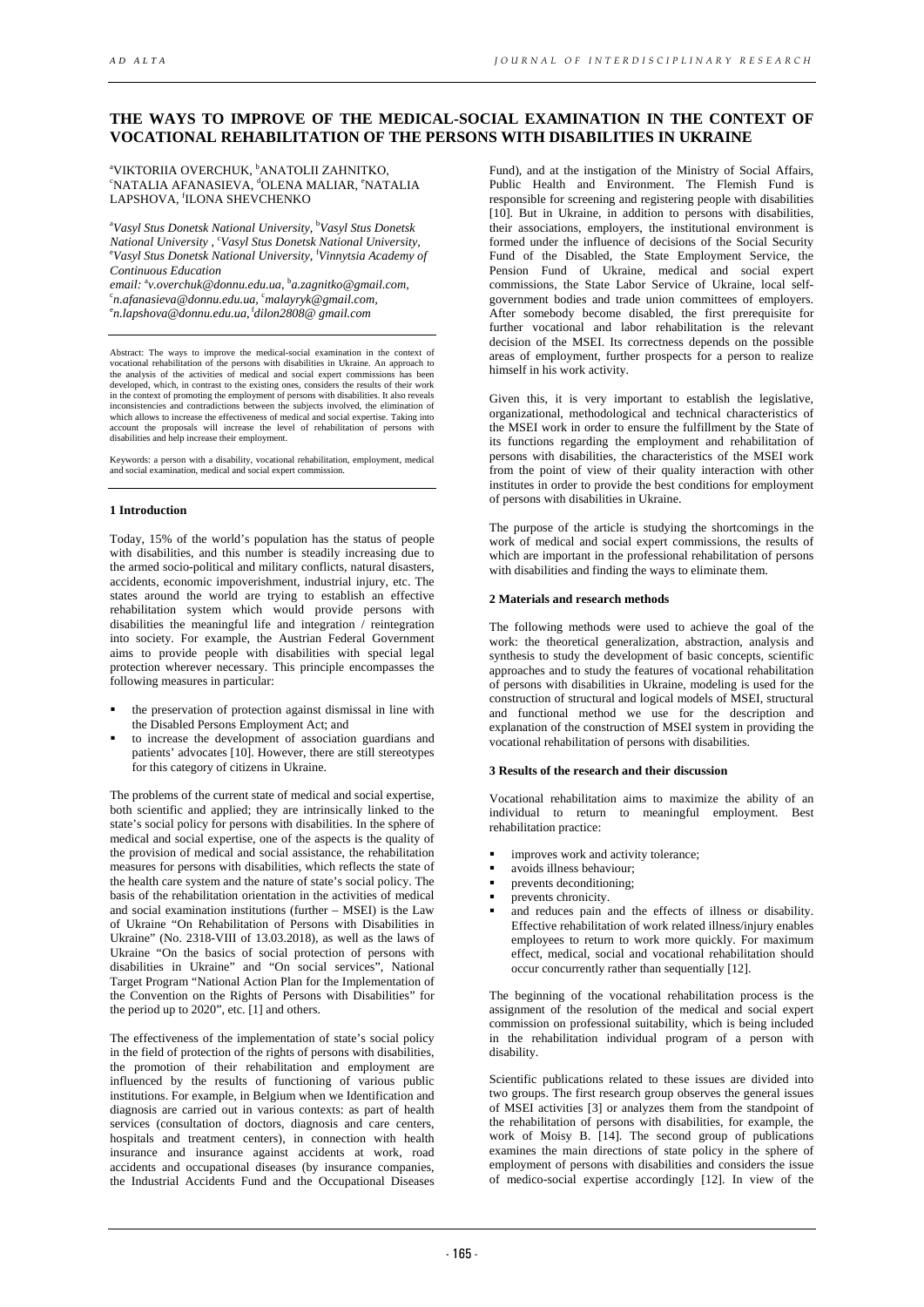diversity of publications which concern to the outlined issues, in our opinion, there is no scientific analysis of MSEI work in terms of vocational rehabilitation of persons with disabilities in Ukraine.

After сoming of the persistent disorder of body functions in a person caused by diseases, consequences of injuries or birth defects, that when it interacts with the external environment can lead to a limitation of its life, there is a need to confirm them in the manner prescribed by law. The main normative documents governing the process of recognizing a person with disability are:

1) CMU Resolution No.1317 of December 3, 2009 "Issues of Medical and Social Expertise", that contains [5]:

- Regulations on medical and social expertise (further MSE Regulations);
- Regulations on procedure, conditions and criteria for establishing disability;

2) Ministry of Health Order No.561 of September 5, 2011 "On Approval of the Instruction on Establishing Disability Groups" [13].

These documents establish the powers of medical and social expert commissions that determine the level of limitation of persons with disabilities' life, including their level of ability to work.

Vocational rehabilitation begins after the formation of an individual rehabilitation program of a person with disability (further – the IRP) and it is an integral part of it. The IPR is developed with the participation of a person with disability within one month from the date of the person's appeal to the MSEI. According to the order of the Ministry of Health of Ukraine "On approval of the forms of individual rehabilitation program for a person with disability, a child with disability and the Procedure for their preparation" [8], this form includes the list of the life restrictions that the person can have.

Domestic medical and social expert assessment of the occupational rehabilitation of persons with disabilities differs significantly from foreign methods of conducting an expert assessment. For example, according to the Law of Ukraine "On the Rehabilitation of Persons with Disabilities" [16], such an assessment is performed by specially created medical commissions, using expert methods. On the other hand, medical commissions in developed countries use standard methods of performing the assessment.

Let's take a look at the main of them, which are used in leading European clinics:

- Barthel adi index allows to determine the mobility and selfcare index used by European clinics;
- Functional Independence Measure allows you to determine the basic intellectual functions and the person's ability to perform certain operations – is actively used in practice in the U.S. and the EU;
- Frenchay Activities Index allows you to determine the ability to perform those activities that people with disabilities need – used in many developed countries;
- the Rivermead Activities of Daily Living as an opportunity to assess a person's condition, the possibility of self-care in the broad sense, and domestic activity  $-$  is used in many developed countries;
- classification of social and labor rehabilitation according to E.V. Schmidt, T.A. Makinsky, which allows determining the ability to perform certain tasks and the person's dependence on the environment and surroundings;
- Glasgow Assessment Schedule to determine a person's activity level – active use in the United States;
- Brain Community Rehabilitation Outcome Scales also determine a person's ability to self-care;
- RANKIN SCALE is used to quickly determine the degree of physiological impairment and gauge the client's impaired ability to function and vitality [15]

The developed expert methods and procedures allow for an independent assessment of the individual's professional condition. Moreover, it excludes the possibility of subjective influence in forming conclusions about professional suitability.

In Ukraine, the degree of restriction is measured on a three-level scale and includes the restrictions of I, II and III degrees. In this case, a person with disability may have only one limitation, while by the other criteria he will not be different from a person without disability. This information is about the degree of disability, illness, and limitations or restrictions serves as a basis for formulating the recommendations for rehabilitation measures and their implementation, which also includes the vocational and occupational rehabilitation.

In the context of its vocational rehabilitation, the MSEI should do the following:

- to conduct an examination of potential professional abilities;
- to do the professional orientation;
- to provide the recommendations on professional selection;
- to provide the recommendations on training, retraining and advanced training;
- to provide the recommendations on vocational education.

Based on the sequence of actions, which are shown in Fig. 1, we analyze the shortcomings that occur in the implementation of medical and social expertise and their impact on the process of vocational rehabilitation and further employment of individuals and the employment rate of persons with disabilities as a whole.

Each of these steps has specific tasks and requires a coherent action by the subjects to complete them. The primary stage of professional rehabilitation is the important from the point of view of early consideration of the problems of persons with disabilities in order to maximize their health and recovery potential. The primary and diagnostic steps should be preventative. In the early stages of recovery the aim is to reduce the impairment, but the ultimate goal is always to return the individual as near as possible to their previous occupational level of functioning. They restore health using purposeful occupation as the process and as the ultimate goal. Occupational therapy was founded in the early part of this century largely to help disabled war veterans back into useful employment after the two world wars. More recently it has been used primarily to assess personal care needs to allow for a safe discharge from hospital. However, the core skills remain the same. Occupational therapists assess a person's ability to safely manage whatever activities they need to do, and they also use activities therapeutically to improve ability [12].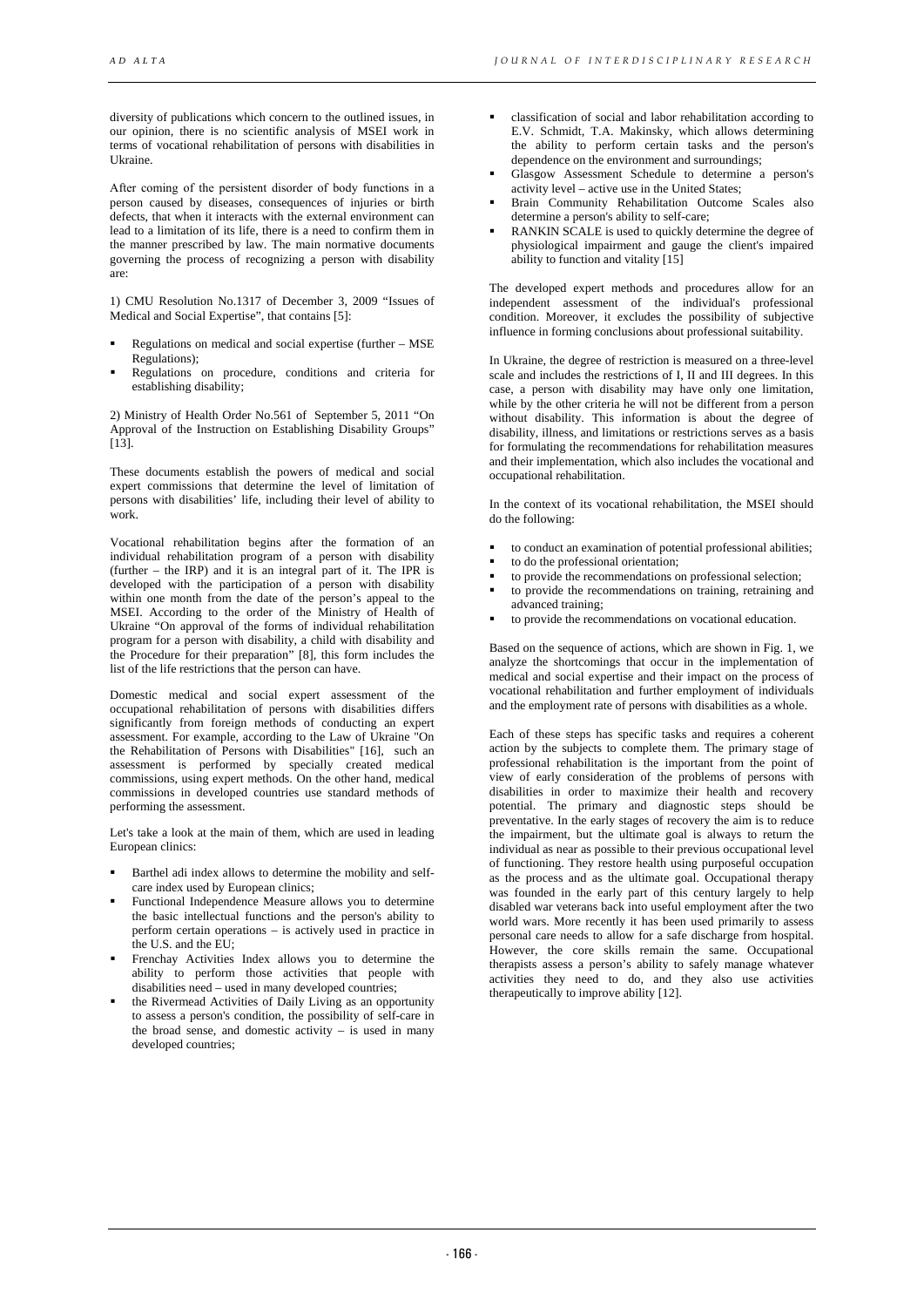

Figure 1 **–** Generalized scheme of professional rehabilitation process and employment of persons with disabilities

Disability prevention is the implementation of a complex of medical, hygienic, physical, pedagogical, psychological, professional and other rehabilitation measures aimed at preventing the transition of the disease, the consequences of trauma or disability to a person's disability or to reduce the severity of disability. The assessment of rehabilitation results should establish a measure to eliminate the disability constraints of the individual, that is, how effective the measures during the MSE were determined and how the rights of persons with disabilities have been respected. For this purpose, it is advisable to determine the control of the rehabilitation implementation, including professional, as a separate stage. The results of the MSEI realization determine the effectiveness of the whole process of the persons with disabilities' rehabilitation and employment.

In our opinion, there are the following options for influencing the decisions of medical and social expert commissions on the employment of persons with disabilities:

1. Recognizing a person as incapacitated by mistake or in accordance with medical evidence. In the first case, a person with disability has the physical capacity to work, but he is deprived of that right. In the second case, a person with disability cannot work according to the valid disability criteria, however, he seeks to do it and can fulfill his aspirations in exceptional situations and in the presence of special equipment, in other words, in special conditions.

2. Refusal to recognize a person's disability that will reduce a person's chances of finding a job.

3. Superficial study and superficial assessment of the ability of a person to perform various activities. This situation is formed by an inadequate examination of the person in the medicalpreventive institutions at the place of residence or treatment of the patient.

4. There is a fixation in an individual rehabilitation program of a limited range of activities or even individual professions that can be performed by a person. In this case, it would be worth starting from the principle that is not forbidden, then allowed. The same opinion is present in the proposals for the improvement of legislative, informational, organizational conditions for carrying out the medical and social expertise and public involvement [9]. So, some authors propose item 31 of the Instructions for Completing the Primary Accounting Document Form №157/о

"Act No. \_\_\_ review by the Medical and Social Expert Commission", which was approved by the order of the Ministry of Health of Ukraine from 30.07.12 №577 [2] to read in the following wording: "there is specified the indications and contraindications to working conditions, as well as orientation types of work, work or professions, which are not accessible to a person with disability for health reasons in the subparagraph 30.1 of item 30". These proposals have not yet been taken into account in the legislation [9]. It will allow to eliminate the harmful activities for the person, but at the same time not to create the artificial obstacles to his employment.

5. False, unsubstantiated conclusions and recommendations submitted to the individual rehabilitation program, which are mandatory for the execution of the state bodies. Continuing with the previous paragraph, it is worth noting the importance of the MSEI work results for the employment of persons with disabilities. In accordance with paragraph 6 of the MSE Regulation [5]: «Conclusions of the commission, rehabilitation measures, which were defined in the individual rehabilitation program of a person with disability, they are obligatory for execution by executive bodies, local self-government bodies, rehabilitation enterprises, establishments and organizations in which the person with disability works or remains, regardless of their departmental subordination, type and ownership". In addition to the implications of the decisions' impact on the employment of persons with disabilities, there are general aspects of their activities that indirectly affect the employment rate of persons with disabilities in Ukraine. The abovementioned proposals for improving the legislative, informational and organizational conditions for carrying out the medico-social expertise and involvement of the public, the following disadvantages are noted:

- 1) the absence of procedures in the MSE Regulations for execution and providing the applicant with the decisions of the MSEI, motivating the decision;
- the absence of the Regulations on the Central Medical and Social Expert Commission of the Ministry of Health and the Regulations on regional, city, centers (bureaus) of medical and social expertise;
- 3) the absence of procedure for correcting the erratum in the certificates of persons with disabilities on the results of examination without necessity to go to the court in case of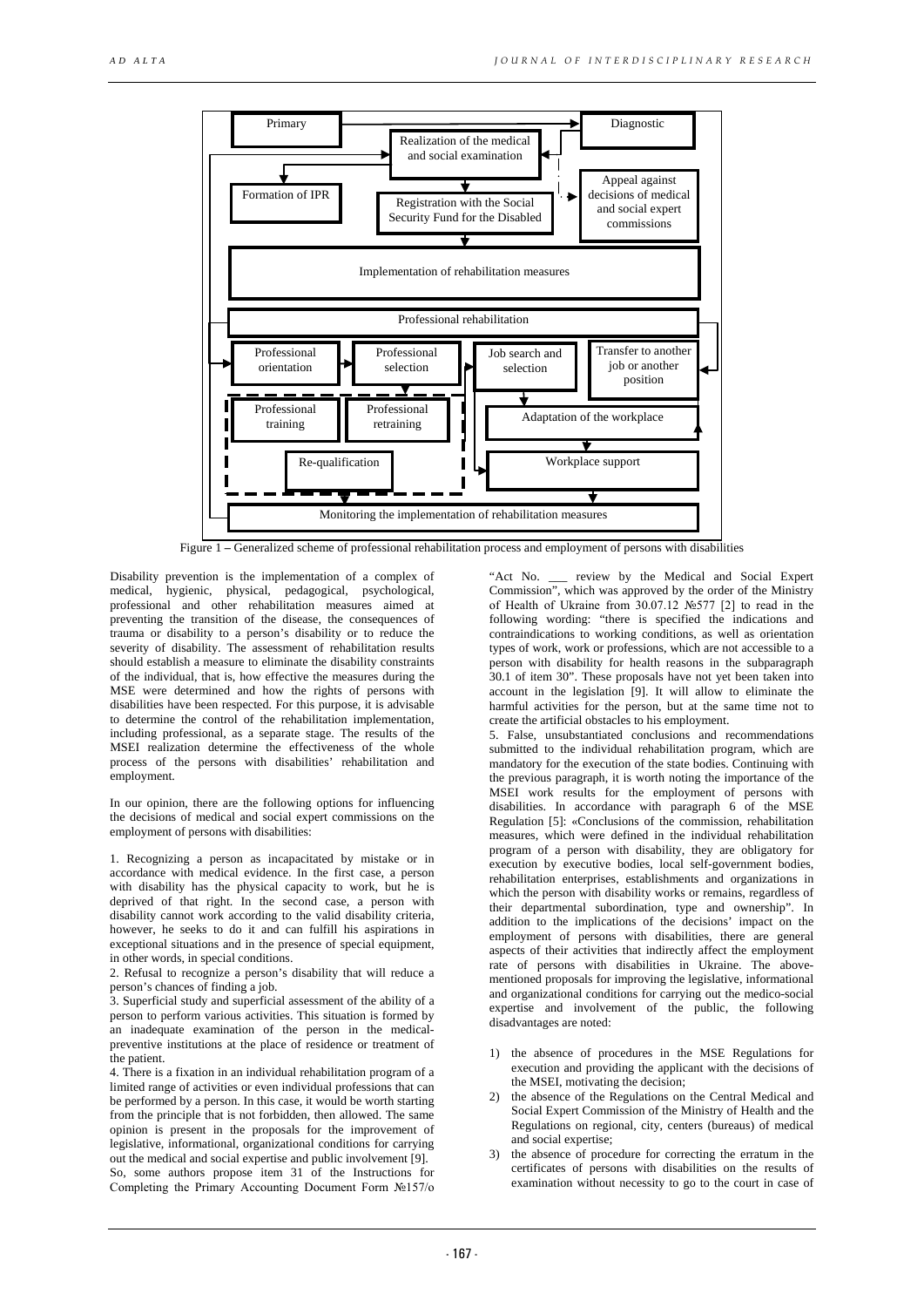incomplete identification of information about the person, erratum in surnames, names, patronymics;

- 4) the inability to contact the MSEI on his own, in case of refusal of the health-care institution in the direction of MSEI;
- 5) the lack of a comprehensive list of grounds on which a disability group is established without specifying a retest period;
- 6) unclear issue on the status of MSEI as a subject of public law;
- 7) it is forbidden to issue an extract from the act of review of the commission to a person with disability, in respect of which the fact of loss of professional capacity has been established;
- 8) the failure to take into account any disturbances of the body's functions that may occur and which do not require mandatory examination;
- 9) the lack of communication between the set of rehabilitation measures and the disease and the lack of an opportunity to review an individual rehabilitation program with the advent of the latest technologies;
- 10) lack of public information on the activities of medical and social expert commissions and poor legal awareness of citizens on this issue, lack of active coverage of issues concerning the relationship between citizens and medical and social expert commissions;
- 11) insufficient involvement of the public, representatives of non-governmental organizations in rehabilitation issues;
- 12) insufficient level of communication between the various institutions concerned on the issues of medico-social expertise and rehabilitation;
- 13) the inaccessibility of institutions, where MSEI functions, for free access to them by persons with disabilities;
- 14) insufficient training for MSE committee representatives;
- 15) inadequate attention to the individual disability rehabilitation programs;
- 16) insufficient financing from the state budget for expenses related to the rehabilitation of persons with disabilities.

Listed shortcomings affect the overall results of medical and social expertise and therefore they are important from the point of view of realization the rights of persons with disabilities for work.

In our opinion, the improvement of the MSEI activities from the point of view of further employment of persons with disabilities can be implemented through the following measures (Fig. 2):

1. communication which are based on improving the interaction and exchange of information between all involved entities.



Figure 2 **–** Measures to improve the MSEI work in the context of professional rehabilitation

Raising the public awareness of the main points of implementation of MSEI, including the impact of its results on the prospects and consequences of further employment.

It should be noted that the coverage of MSEI work is insufficient. The responsibilities of MSEI are indicated in the MSE Regulation, in practice, however, there is no information available the procedure for passing MSEI, the necessary documents, and the procedure for appealing the decision [5]. Therefore, it is important to ensure the presence of the active sites, with updated information, moreover taking into account the capabilities and limitations of the audience to which it is designed:

1.2. Improving the interaction of MSEI with other stakeholders:

- through common access to information concerning the activities of various authorities, for example, to MSEI decisions by employees of the Pension Fund of Ukraine, the Social Security Fund for the Disabled, the State Employment Service. It will simplify the process of obtaining the status of "disabled person" and improve the process of his rehabilitation;
- ensuring the active representation of other bodies in the MSEI activities. In accordance with paragraph 10 of the MSE Regulation, the representatives of the Pension Fund of Ukraine, the State Employment Service and, if necessary,

employees of scientific and pedagogical and social sphere take part in carrying out the medical and social expertise.

2. methodological:

2.1. Unification of results according to the international classifications.

One of the steps for such unification is to use the International Classification of Functioning, Life and Health Limitations  $(further - ICF)$  [6]. In our opinion, from the point of view of raising public awareness, improving interaction with other bodies, common access to information, representation at the MSEI, unification of results according to the international classifications, Correlation of the received results with the professions' classifier, harmonized formation of medical and social parts of individual rehabilitation program, employment of persons with disabilities, all this will allow to relate the results of the limitations of life activity to the possible spheres of human activity;

2.2. Correlation of the received results with the professions' classifier.

The problem of recording in an individual rehabilitation program of a limited list of professions, of which a person with disability may be engaged in, it can be solved by the abovementioned correcting in normative documents, that will allow to indicate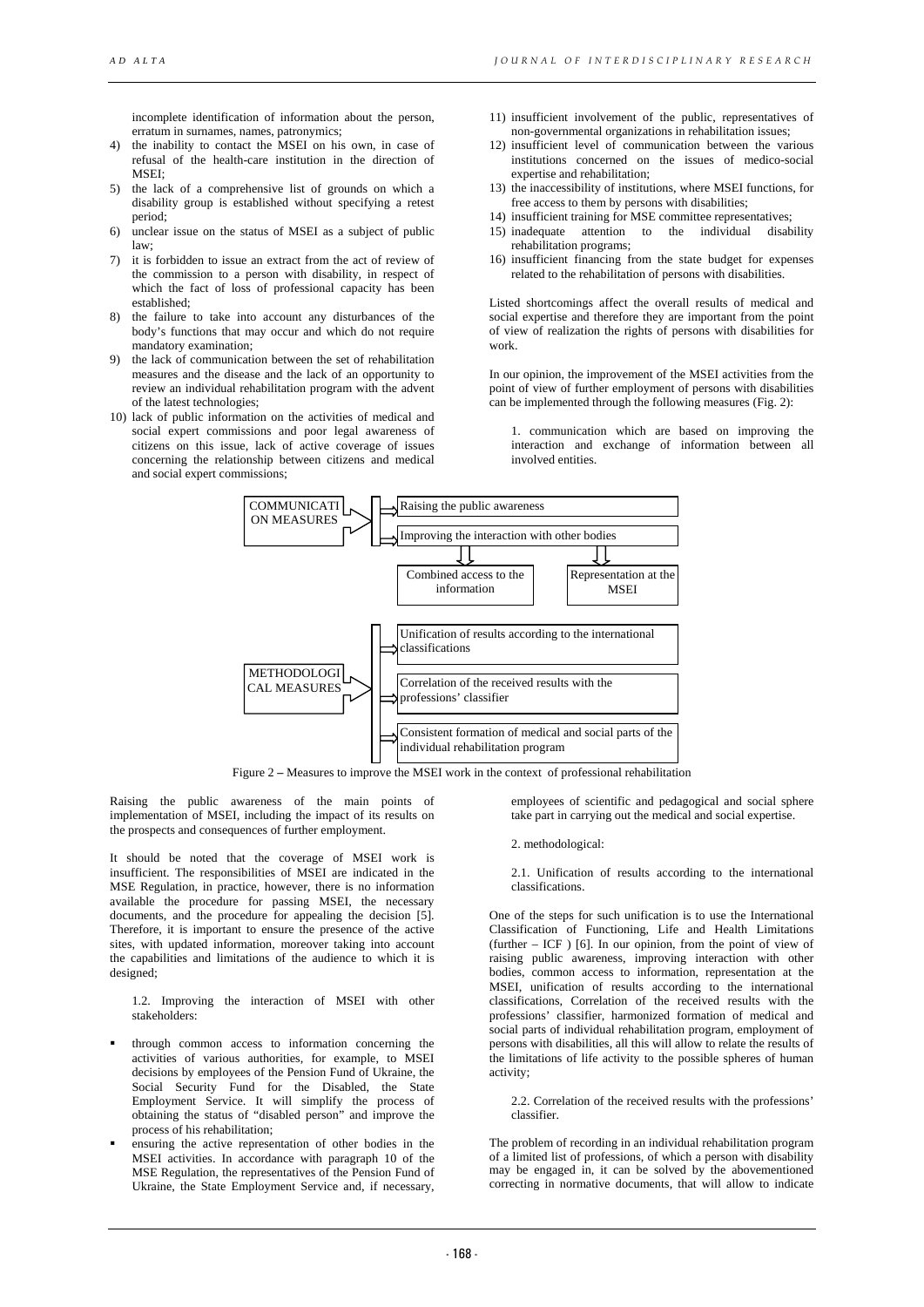the types of work, professions that cannot be occupied by a particular person. However, in view of the unification of results and the exclusion of arbitrary recording by MSEI experts these or those professions, it is advisable to establish a link between the limitations of the individual and the permissible employment opportunities. Best practice considers the employment requirements of individuals as well as their health and social rehabilitation needs. Occupational Therapists have an important role to play in this. Currently very few posts exist designated to

consider the needs of patients on returning to employment. Skilled in activity analysis, they can assist employers and trainers in devising reasonable adjustments to work tasks to enable those with disabilities to be valued employees [12].

In terms of the employment opportunities for a person with disability, the profession which are listed in the professions' classifier can be divided into three groups (fig. 3):



Figure 3 **–** Grouping professions for recording into the individual rehabilitation program of a person with disability

To the forbidden professions can be referred those types of professional activity that a person with disability cannot perform due to the existing restrictions, or which may be harmful for him or for others. To the recommended professions under the certain conditions, we suggest to refer those professions, groups of professions that a person with disability can perform in the presence of special conditions. To the recommended we can refer those professions that a person with disability can perform under the current restrictions. It should be noted that to the last group is included the professions those which require the additional training and those which do not require such training; 2.3. Consistent formation of medical and social parts of the individual rehabilitation program. MSEI determines not only the extent of a person's disability (medical function), but also forms an individual program of rehabilitation (social). In further employment, the assortment and selection of work options are influenced by both the established medical conclusion and the individual rehabilitation program, that is mandatory for all authorities, local self-government and employers. It should be noted that, in view of the need in society, the Government has developed the Concept of reforming medical and social expertise [11]. The implementation of the Concept is calculated for 2018- 2020 period and foresees the improvement of legislation, principles of personnel, financial and logistical providing a system for assessing the level of functioning and social protection.

It should be noted that the above definition does not contain any objectives for the labor rehabilitation of persons with disabilities, unlike item 1 of the current MSE Regulation.

The purpose of the concept is to improve the disability approach by implementing changes based on ICF principles and to use the computer technologies developed by the World Health Organization, to create the holistic rehabilitation system based on a multidisciplinary approach. ICF does not contain the criteria for establishing disability and it does not extend the basis for establishing disability, while it clearly differentiates the prevailing type of limitation of life of a person with disability and objects to the appointment of certain rehabilitation measures and means of technical rehabilitation.

The toolkit for functional, vital and health assessment primarily determines the result of the proper identification of types and spheres of activity for persons with disabilities, which allows to raise their employment rates as a whole.

### **4 Conclusions**

Thus, the article is modeled the place and identified the impact of the decisions of MSEI on the process of professional rehabilitation and further employment of persons with disabilities in Ukraine. This analysis made it possible to identify inconsistencies and contradictions in the work of commissions, as well as to indicate their consequences for the further employment of persons with disabilities. In order to improve the

medical and social expertise in this context, it is advisable to carry out a number of communication and methodological activities.

## **Literature:**

1. Council of Europe Publishing. Rehabilitation and integration of people with disabilities: policy and legislation 7th ed. [Internet]. Council of Europe: Germany; 2003 [cited 2020 Feb 21]. 378 p. Available at: https://rm.coe.int/16805a2a15

2. Ipatov AV, Khaniukova IYa, Hodulenko NO. *[Analysis of the work of the medical and social examination service and the main indicators of primary disability for 2017]. Analiz roboty sluzhby medyko-sotsialnoyi ekspertyzy ta osnovnykh pokaznykiv pervynnoyi invalidnosti za 2017 rik.* Ukrayinskyy visnyk medykosotsialnoyi ekspertyzy. [Internet]. 2018 Jan; Dnipro. [cited 2020 Feb 12]. Available at: http://nbuv.gov.ua/ UJRN/ujmse\_2018\_1\_3

3. Kabinet Ministriv Ukrayiny. *[On Approval of the Regulations on the Individual Program for the Rehabilitation of the Disabled: Resolution of the Cabinet of Ministers of Ukraine of May 23, 2007 No. 757]. [with changes and additions, resolution February 19, 2020 №132]. Pro zatverdzhennya Polozhennya pro indyvidualnu prohramu reabilitatsiyi invalida: postanova Kabinetu Ministriv Ukrayiny vid 23.05.2007 № 757.* [Internet]. Kyiv: Kabinet Ministirv Ukrainy; 2007. [cited 2020 Feb 20]. Available at: https://zakon.rada.gov.ua/laws/show/757- 2007-%D0%BF. Ukrainian.

4. Kemp N, Merser A. Unemployment, disability and rehabilitation centers and their effects on mental health. *J Occupat Psychol* 1983. Available at: https://doi.org/10.1111 /j.2044-8325.1983.tb00108.x

5. Ministerstvo Okhorony Zdorovya Ukrainy. *Amendments to the Translation of the International Classification of Functioning, Restriction of Life and Health and the International Classification of Functioning, Restriction of Life and Health of Children and Adolescents: Order of the Ministry of Health of Ukraine №2449 from December 21, 2018]. Pro vnesennya zmin do perekladu Mizhnarodnoyi klasyfikatsiyi funktsionuvannya, obmezhen zhyttyediyalnosti ta zdorovya ta Mizhnarodnoyi klasyfikatsiyi funktsionuvannya, obmezhen zhyttyediyalnosti ta zdorovya ditey i pidlitkiv: nakaz Ministerstva okhorony zdorovya Ukrayiny №2449 vid 21.12.2018.* [Internet]. Kyiv: Ministerstvo Okhorony Zdorovya Ukrainy; [cited 2020 Feb 07]. Available at: https://moz.gov.ua/uploads/2/11374 9898\_dn\_20181221\_2449.pdf Ukrainian.

6. Ministerstvo Okhorony Zdorovya Ukrayiny. *[On approval of forms of individual rehabilitation program for a disabled person, a disabled child and the procedure for their preparation: MOZ order No. 623 of 08.10.2007]. Pro zatverdzhennya form indyvidualnoyi prohramy reabilitatsiyi invalida, dytyny-invalida ta Poryadku yikh skladannya: nakaz MOZ vid 08.10.2007 № 623. [Internet].* Kyiv: MOZ; 2007. [cited 2020 Feb 05]. Available at: https://zakon.rada.gov.ua/laws/show/z1197-07. Ukrainian.

7. Ministerstvo Okhorony Zdorovya Ukrayiny. *[Proposals for improvement of legislative, informational, organizational*